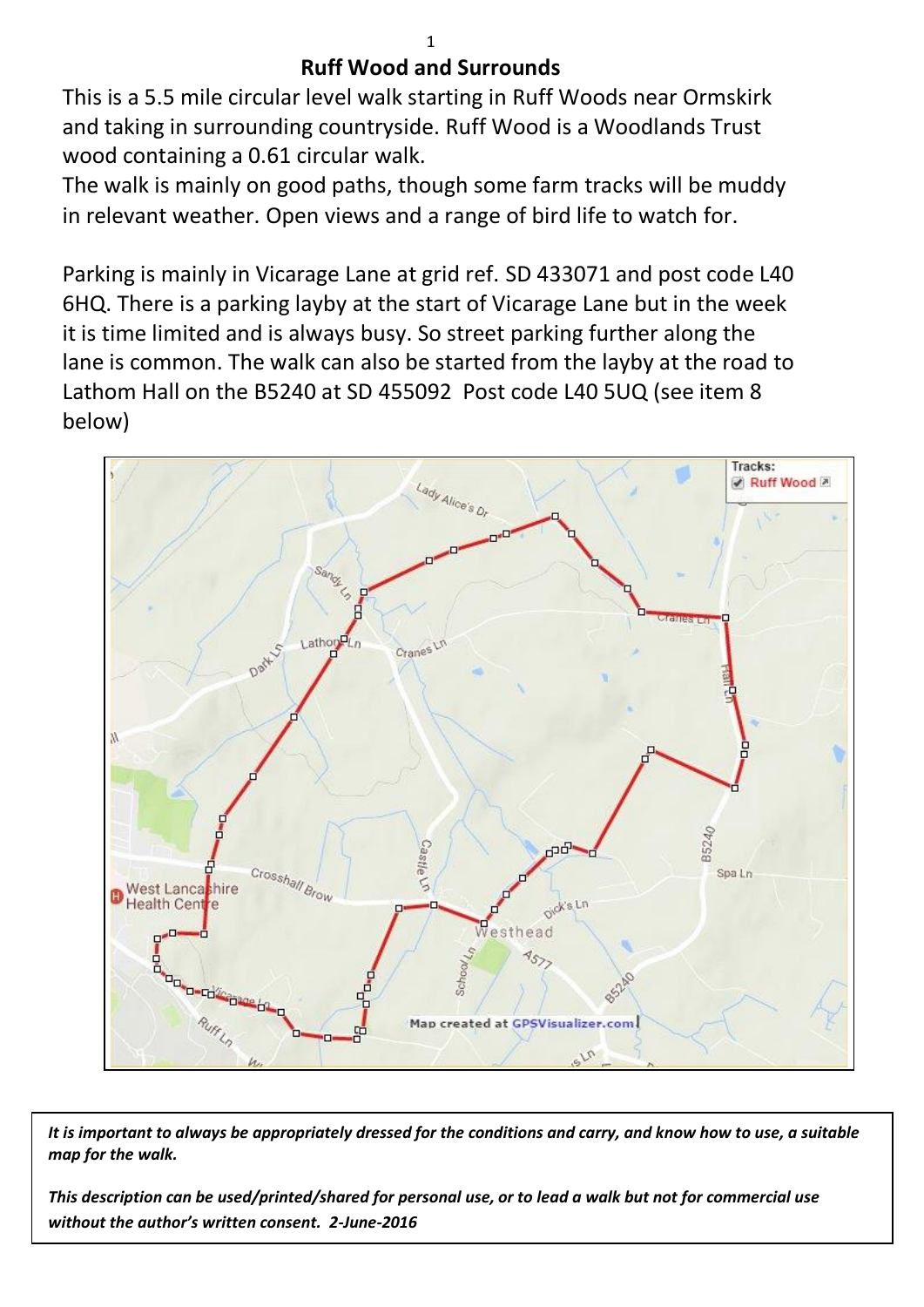

**1: SD429074** The walk starts at the south east corner of Ruff Wood. There are other entrances. The exit from the wood is 270 yards (250m) at 45 deg to the right. However, taking the left hand track will lead you around the whole wood to the one and only exit into an open field. This is about ½ mile of the walk.



**2: SD429077** This north east exit leads to a path running through a field. After 325 yards(275m) the path meets the A577 (Crosshall Brow). Cross the road and a few yeards to the right is another lane. Take this cobbled lane which leads past some houses after about 185 yds (170m).



**3: SD429081** After the houses the path changes to an earth path (may be very muddy although easy enough to negotiate). Pass a gas distribution centre and keep in the same direction along the path to meet a concrete driveway in about 860 yds(780m).



**4: SD434088** Follow this driveway for about 300yds (275m) to reach a road (Lathom Lane). Cross the road onto a path beside trees.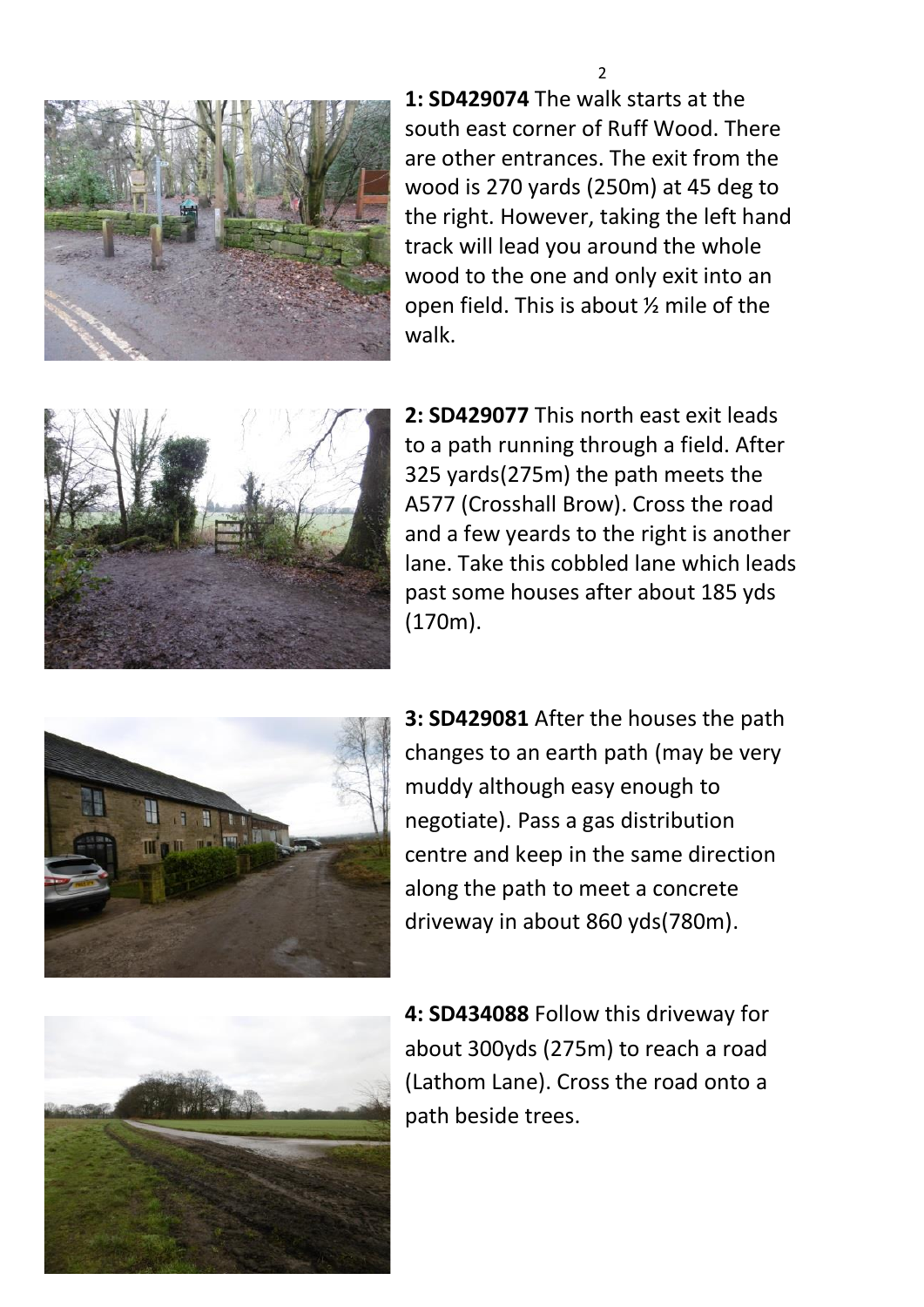**5: SD436091** The path passes first to the left of some trees and then to the right of the next set of trees. After 150yds (140m) a quiet road is reached. Turn left and in 20 yds turn right down a driveway to a couple of houses. After some yds the driveway bears right and you continue straight ahead on a path that soon reaches a very old bridge.

**6: SD437093** Cross the bridge and continue ahead on a path through a field. Shortly notice a post with all of 12 way markers on it! Continue ahead for 1000 yds(915m) to meeting a gravel driveway and follow it to the right to reach some houses.

**7: SD446096** Immediately after the right hand house (with white wooden gate) turn right onto a farm track (muddy in winter). Continue for 670yds (615m) to meet a more solid track. Turn left here to meet the B5240 (Hall Lane) in 420 yds(380m).

**8: SD454092** This is the junction leading to Lathom Hall. Turn right and follow the narrow pavement for 830yds (760m) to reach a farm track on the right.